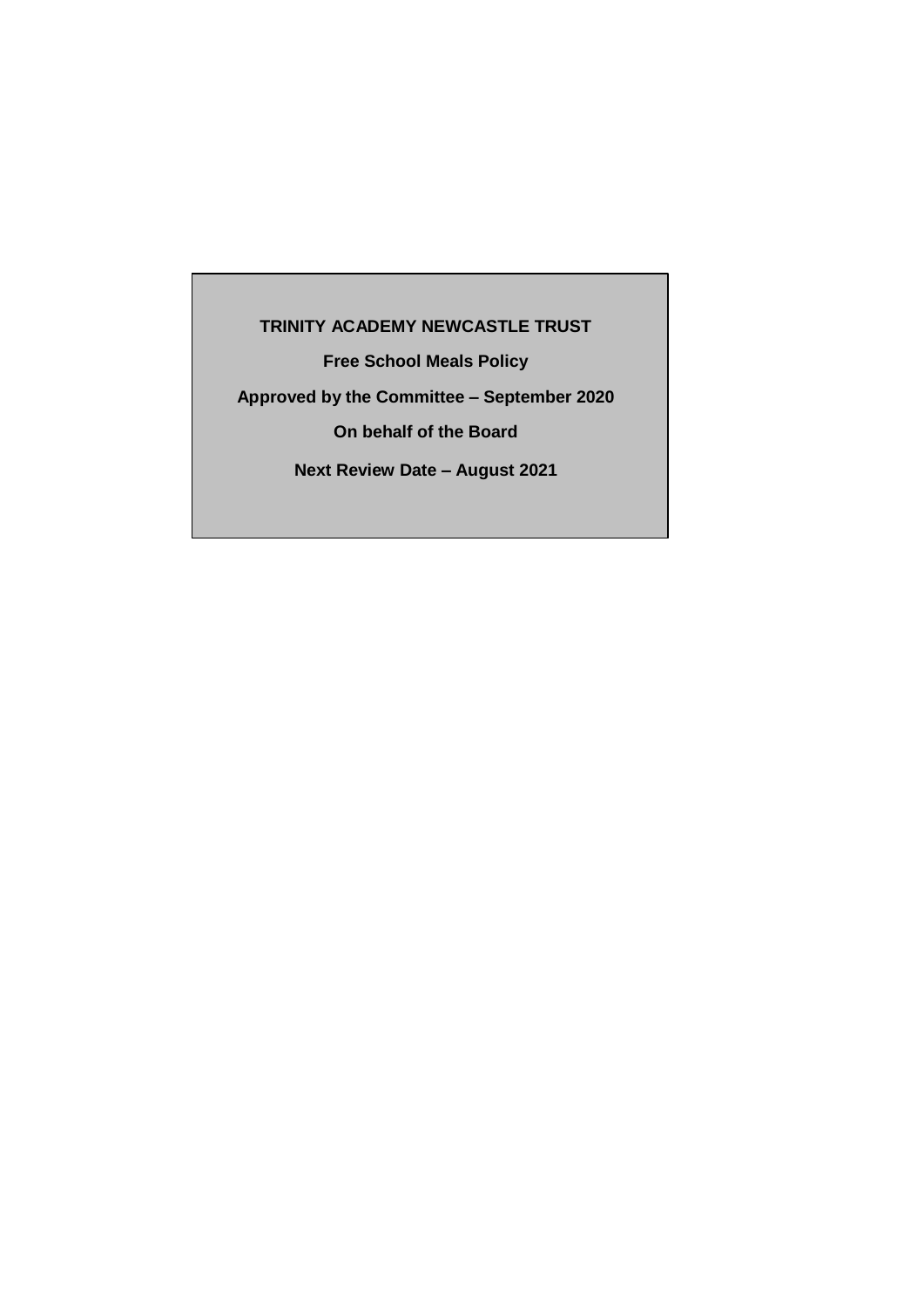## **Free school meals Policy**

The 1996 Education Act requires to provide free meals to disadvantaged students who are aged over 16 following FE courses at the range of FE funded institutions. Funding Agreements place a legal duty on institutions to comply with this requirement.

Institutions must make a free meal available for all eligible students for each day the student attends their study programme, where this is appropriate.

Institutions receive funding at a rate equivalent to £2.41 per student per meal.

Students aged over 19 who are continuing on the same study programme (19+ continuers) they started before they turned 19, or who have an Education Health and Care Plan (EHCP) are eligible for a free meal where they meet the criteria.

Transitional protections continue to apply. The protection means that all students already receiving free meals on or after 1 April 2018 continue to be eligible to receive free meals whilst Universal Credit continues to roll out. This also applies to students who were eligible for free schools meals (FSM) prior to moving into further education provision.

### **Student eligibility**

### **Age**

A student must be aged 16 or over but under 19 on 31 August 2020 to be eligible to receive a free meal.

Students aged 19 or over are only eligible to receive a free meal if they are continuing on a study programme they began aged 16 to 18 ('19+ continuers') or have an Education, Health and Care Plan (EHCP).

These 2 groups of aged 19 plus students can receive a free meal while they continue to attend education (in the case of a 19+ continuer, this must be the same programme they started before they turned 19), as long as their eligibility continues.

The following groups of students are not eligible for free meals in further education:

- students aged between 14 and 16 (these students are already covered by free school meals (FSM) provision)
- students aged 19 or over at the start of their study programme, unless they have an EHCP or are a 19+ continuer
- apprentices, including those with an EHCP

### **Eligible benefits**

Free meals are targeted at disadvantaged students. Free meals in further education defines disadvantage as students being in receipt of, or having parents who are in receipt of, one or more of the following benefits: